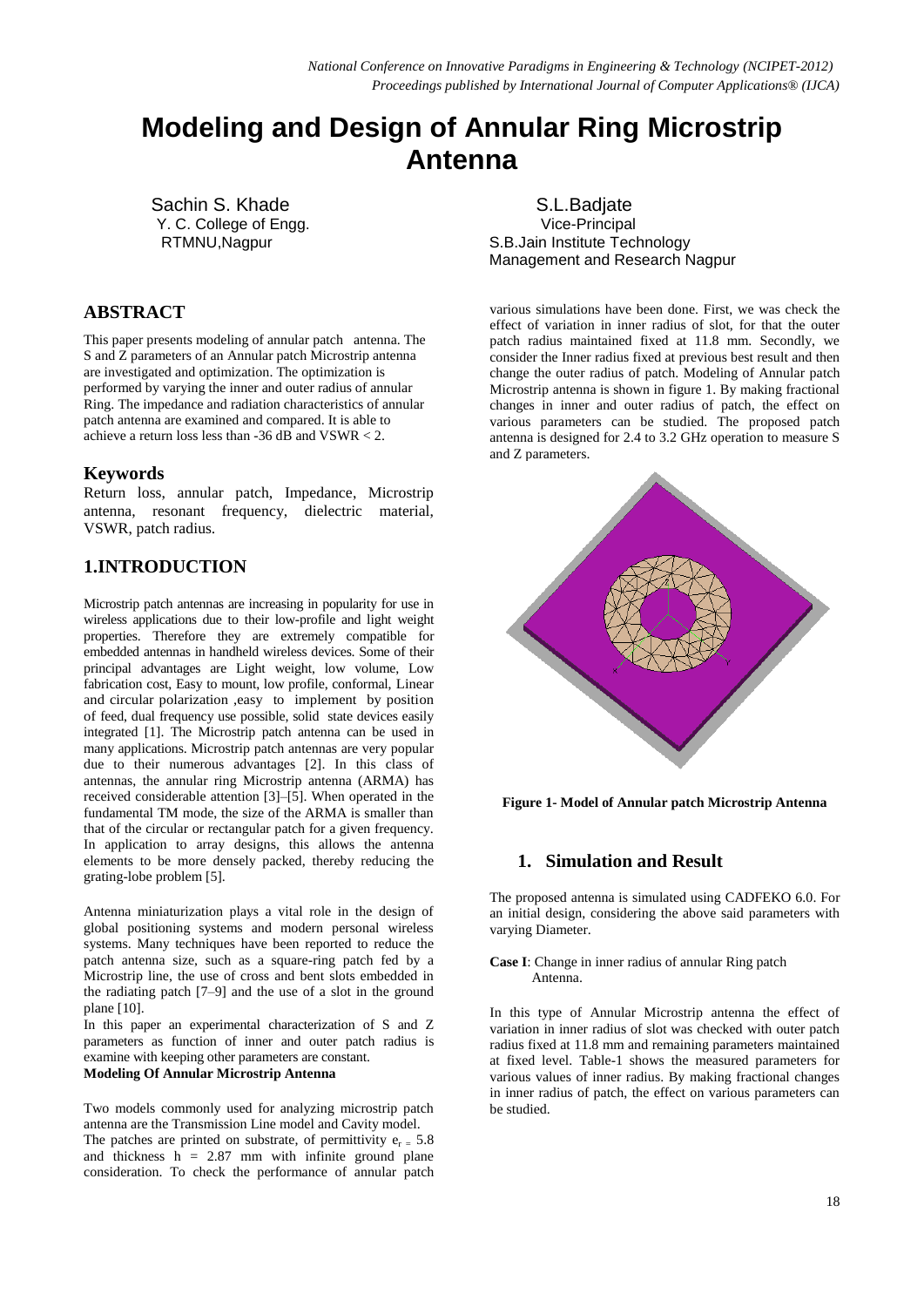*National Conference on Innovative Paradigms in Engineering & Technology (NCIPET-2012) Proceedings published by International Journal of Computer Applications® (IJCA)*

| Sr.<br>No.     | Inner<br>radius<br>(mm) | Resonant<br>Freq.<br>$f_r$<br>(GHz) | Return<br>Loss<br>dВ | B.W.<br>(MHz) | Impedance<br>$Z=(R+iX)\Omega$ .<br>at frequency<br>ʻf,' | <b>VSWR</b> |
|----------------|-------------------------|-------------------------------------|----------------------|---------------|---------------------------------------------------------|-------------|
| 1              | 5                       | 8.78                                | $-27.16$             | 182           | $52.84 + j2.82$                                         | 1.07        |
| 2              | 5.2                     | 8.882                               | $-24.45$             | 203           | $54.22 + j3.12$                                         | 1.10        |
| 3              | 5.3                     | 8.847                               | $-26.86$             | 204           | $53.52 + j2.43$                                         | 1.07        |
| $\overline{4}$ | 5.4                     | 8.845                               | $-26.74$             | 200           | $53.82 + j3.32$                                         | 1.09        |
| 5              | 5.5                     | 8.844                               | $-26.21$             | 200           | $53.82 + j2.53$                                         | 1.09        |
| 6              | 5.6                     | 8.813                               | $-22.88$             | 181           | $54.91 + j4.5$                                          | 1.13        |
| 7              | 6                       | 8.817                               | $-22.38$             | 195           | $55.89 + j3.81$                                         | 1.15        |
| 8              | 8                       | 8.65                                | $-23.27$             | 163           | 44.94-15.36                                             | 1.14        |

#### **Table 1 - Measured parameters for various inner patch radiuses**

With outer radius  $= 11.8$  mm, the computational result of return loss as a function of frequency is obtained at  $-10$  dB as shown in figure 2. To optimize the parameter the value of inner radius was changes and then, respective return loss was observed.

At inner radius = 5.3 mm corresponding  $R_L$  = -26.86 dB was found at the frequency  $= 8.847$  GHz, where impedance value is  $Z = (53.52 + i 2.43)$  Ohm as shown in figure 3. Further increase in inner radius changes the value of  $R_L$ . The variation in the inner radius produced changes in resonant frequency and also in return loss as shown in figure-4

The VSWR obtained 1.07 at inner radius  $= 5.3$  mm which is close to ideal value as shown in figure-5.



**Figure 2- Return loss parameter for Inner radius = 5.3 mm, Return loss RL = -26.86 dB**



**Figure 3 - Z-parameter displays (Real and imaginary) for Inner radius = 5.3 mm**



**Figure 4- Return loss parameter displays for different Inner radius.**



**Figure 5-.VSWR parameter displays for Inner radius = 5.3 mm is 1.07.**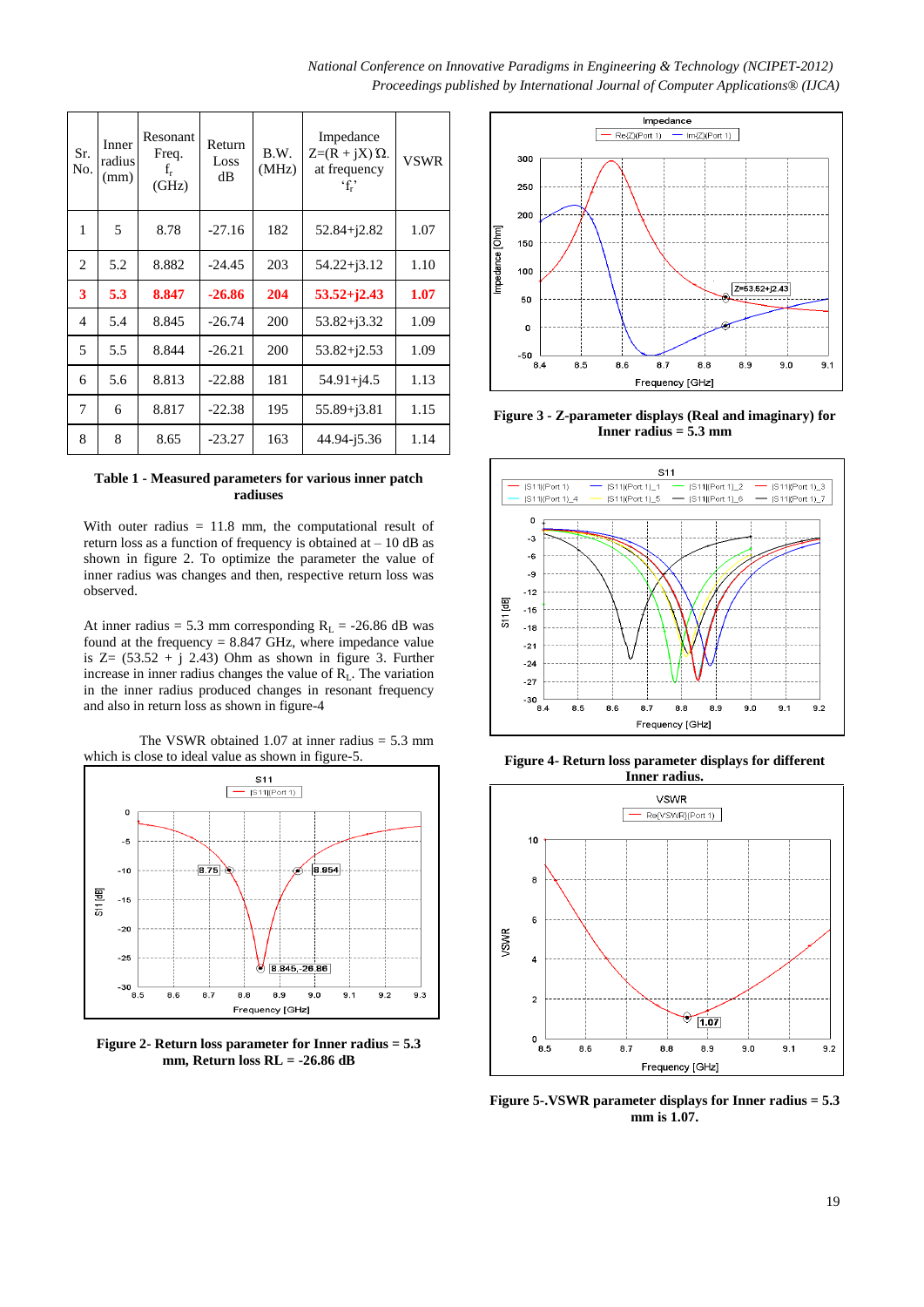#### **Case II–** Change in size of annular ring (outer Radius of Patch)

Here, the size of antenna is increase (outer Radius of Patch) and then check the effect of variation in inner radius of slot, I select outer patch radius fixed at 20 mm and dielectric constant at 1.1, which is a dielectric constant of foam. The remaining parameters are maintained same as per previous case then check the results with different iteration. Table-2 shows the measured parameters for various values of inner radius. By making fractional changes in inner radius of patch, the effect on various parameters can be studied.

| Sr.<br>N.      | Inner<br>radius<br>(mm) | Resonance<br>Freq.<br>fr<br>(GHz) | Return<br>Loss<br>(dB) | B.W.<br>(MHz) | Impedance<br>$Z=(R+Jx)$ $\Omega$ .<br>at frequency<br>$\mathbf{f}$ | <b>VSWR</b> |
|----------------|-------------------------|-----------------------------------|------------------------|---------------|--------------------------------------------------------------------|-------------|
| 1              | 13.8                    | 5.81                              | $-41.73$               | 309           | $50 + j.04$                                                        | 1.02        |
| $\overline{2}$ | 13.9                    | 5.82                              | $-36.62$               | 322           | $49.65 - j0.26$                                                    | 1.02        |
| 3              | 14                      | 5.81                              | $-28.31$               | 319           | $47.67 - j2.38$                                                    | 1.04        |
| 4              | 14.1                    | 5.79                              | $-26.39$               | 314           | $46.91 - i3.3$                                                     | 1.07        |

#### **Table 2 - Measured parameters for various inner patch radiuses**

With outer radius  $= 20$  mm, the computational result of return loss as a function of frequency is obtained at  $-10$  dB as shown in figure 6. To optimize the parameter the value of inner radius was changes and then, respective return loss was observed.

The best performance of antenna is found at inner Radius 13.9 mm. The return loss characteristics and -10 dB measurement is shown in figure 6, where Bandwidth is maximum. Here, the bandwidth is achieved at 5.54 % of resonance frequency



**Figure 6 - Return loss parameter for Inner radius = 13.9 mm, Return loss RL = -36.62 dB**

The impedance value found to be  $Z = (49.65 - j 0.26)$  Ohm at resonance frequency 5.82 GHz. The Normalize and smith chart for impedance is shown in figure 3.2.21 and 3.2.22 respectively.



**Figure 7-Z-parameter displays (Real and imaginary)**

The VSWR obtained is 1.02 at resonance frequency 5.82 GHz, which is  $<$  2 as shown in figure 8. The Characteristics of VSWR is as shown in figure-3.2.23. From the table 2, it is found that the value of VSWR increases with increase in inner patch radius.



**Figure 8 - VSWR Measurement** 

## **2. CONCLUSIONS**

Two different cases have been studied. In case 1, the relatively wide bandwidth and centre-frequency are not heavily dependent on the feed point position and the antenna provides a convenient match to 50 $\Omega$ , is easy to fabricate and demonstrates wide manufacturing tolerances. In The annular patch the antenna the Band width is enhanced up to 209 MHz

In case 2, it is found that VSWR value increases with increase in Inner radius of patch. The annular patch the antenna the Band width is enhanced up to 322 MHz which is 5.54 % of resonance frequency. As the size of antenna increases the